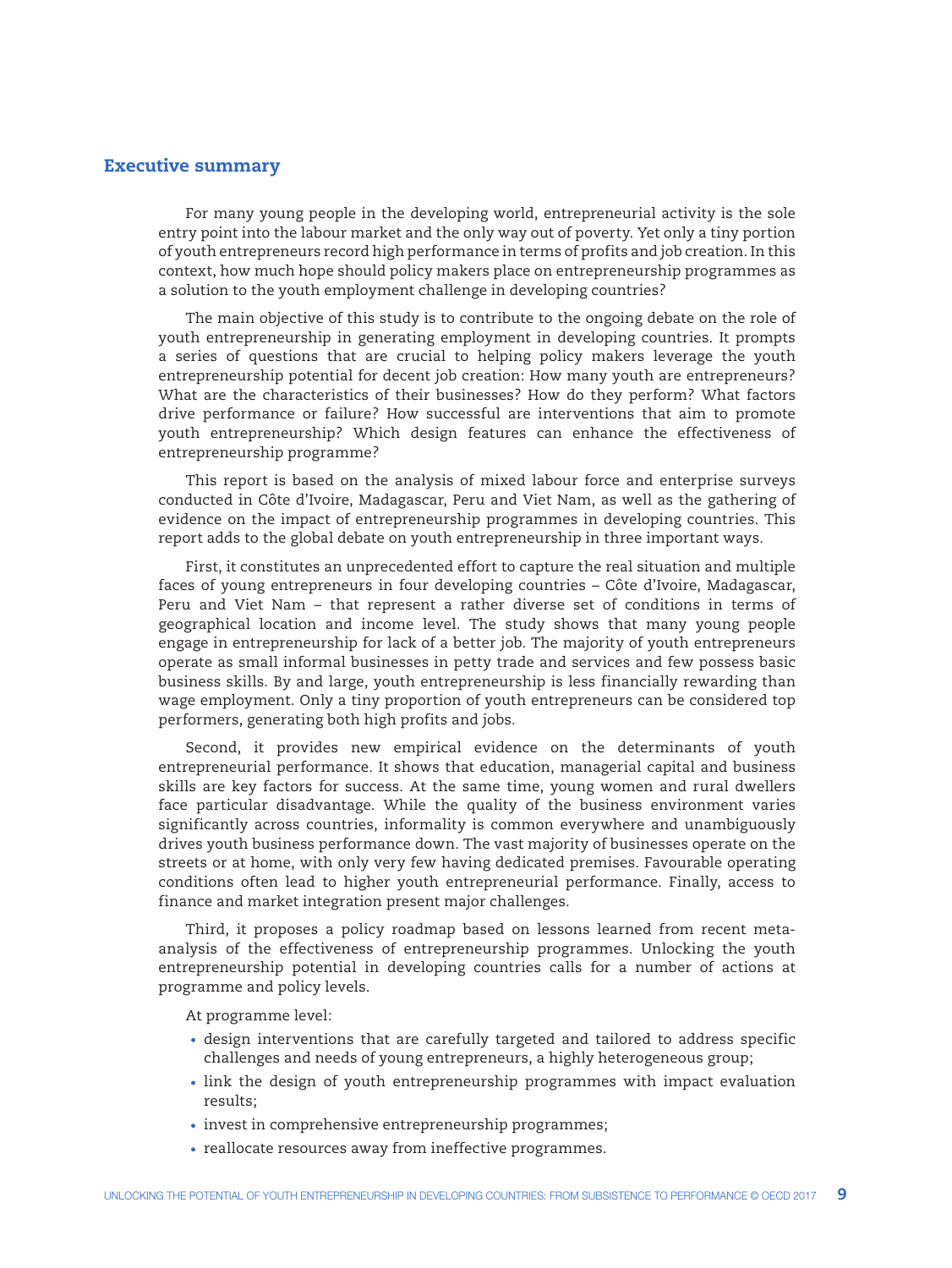At policy level:

- integrate entrepreneurship education in formal schooling;
- promote youth entrepreneurship spirit through success stories and role models;
- simplify administrative procedures;
- encourage formalisation as a way to support business expansion;
- develop a holistic and long-term vision in order to foster local and global value chain development.

The report is structured as follows. Chapter 1 considers the meaning of youth entrepreneurship in the context of developing countries. Chapter 2 provides a detailed portrait of youth entrepreneurs in Côte d'Ivoire, Madagascar, Peru and Viet Nam. Chapter 3 discusses pathways and barriers to youth entrepreneurship performance in these four countries. Chapter 4 concludes the report by proposing some policy directions.